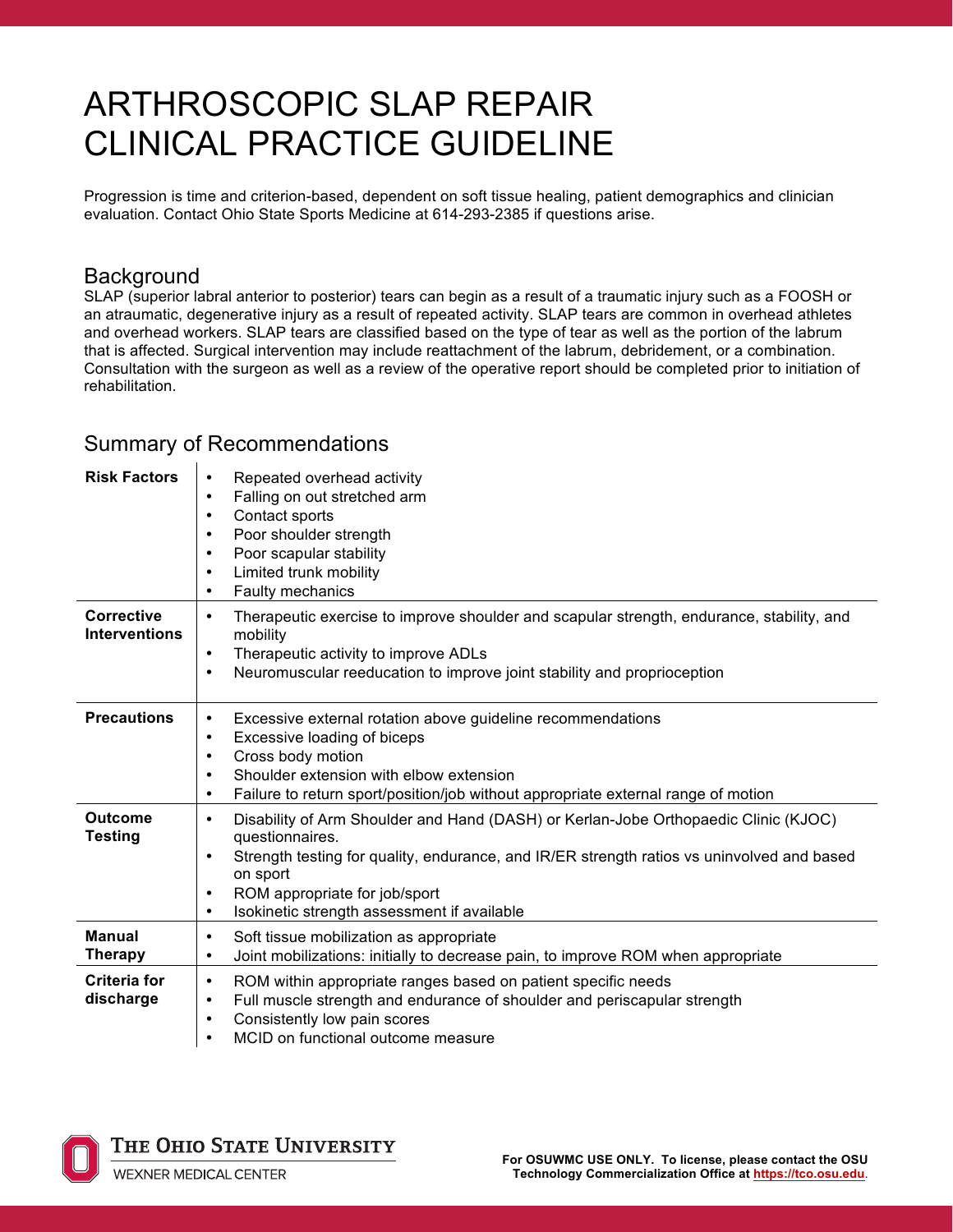#### Phase I: Protection Weeks 1-2

| <b>PROM</b>                                         | Elevation to 75° in the scapular plane<br>ER in scapular plane up to 15°<br>IR in scapular plane up to 45°<br>٠<br>Posterior joint mobilizations (grades I-II)<br>٠<br>Elbow ROM - may be AROM/PROM - no resistance<br>Full hand/wrist ROM<br>$\bullet$<br><b>Pendulum Exercises</b><br>٠ |
|-----------------------------------------------------|-------------------------------------------------------------------------------------------------------------------------------------------------------------------------------------------------------------------------------------------------------------------------------------------|
| <b>Strength</b>                                     | Scapular stabilization (scapular clock and manual resisted scapular PNF patterns)<br>Submaximal isometrics in neutral for shoulder and elbow- no elbow flexion                                                                                                                            |
| Goals to<br><b>Progress to</b><br><b>Next Phase</b> | Control pain and inflammation<br>Gradual increase in ROM<br>2.<br>Promote healing of tissue<br>3.<br>Initiate muscle contraction<br>4.                                                                                                                                                    |

### Phase I: Protection Weeks 3-4

| <b>PROM</b>                                         | Elevation to 90° in the scapular plane<br>٠<br>Abduction to 80°<br>٠<br>ER in scapular plane up to 30°<br>٠<br>IR in scapular plane up to 55°<br>٠<br><b>Pendulum Exercises</b><br>$\bullet$                              |
|-----------------------------------------------------|---------------------------------------------------------------------------------------------------------------------------------------------------------------------------------------------------------------------------|
| <b>AAROM</b>                                        | May begin with same restrictions as PROM<br>٠                                                                                                                                                                             |
| <b>Strength</b>                                     | Continue scapular stabilization<br>٠<br>Rhythmic stabilization<br>٠<br>Side-lying neutral<br>$\circ$<br>Hand on ball within ROM limitations<br>$\cap$<br>No strong ER contractions<br>$\circ$<br>Continue isometrics<br>٠ |
| Goals to<br><b>Progress to</b><br><b>Next Phase</b> | Achieve full PROM goals<br>1.<br>Reduce inflammation and pain<br>2.<br>Tolerate basic strengthening<br>3.<br>Postural awareness<br>4.                                                                                     |

### Phase I: Weeks 5-6

| <b>PROM</b> and<br><b>AAROM</b> | Elevation to 145°<br>ER at 45 $^{\circ}$ abduction to 50 $^{\circ}$<br>IR at 45° abduction to 60°<br>Gentle IR and ER stretch at 90° abduction |
|---------------------------------|------------------------------------------------------------------------------------------------------------------------------------------------|
| <b>AROM</b>                     | Full can WITHOUT weight<br>Abduction as tolerated                                                                                              |



THE OHIO STATE UNIVERSITY

WEXNER MEDICAL CENTER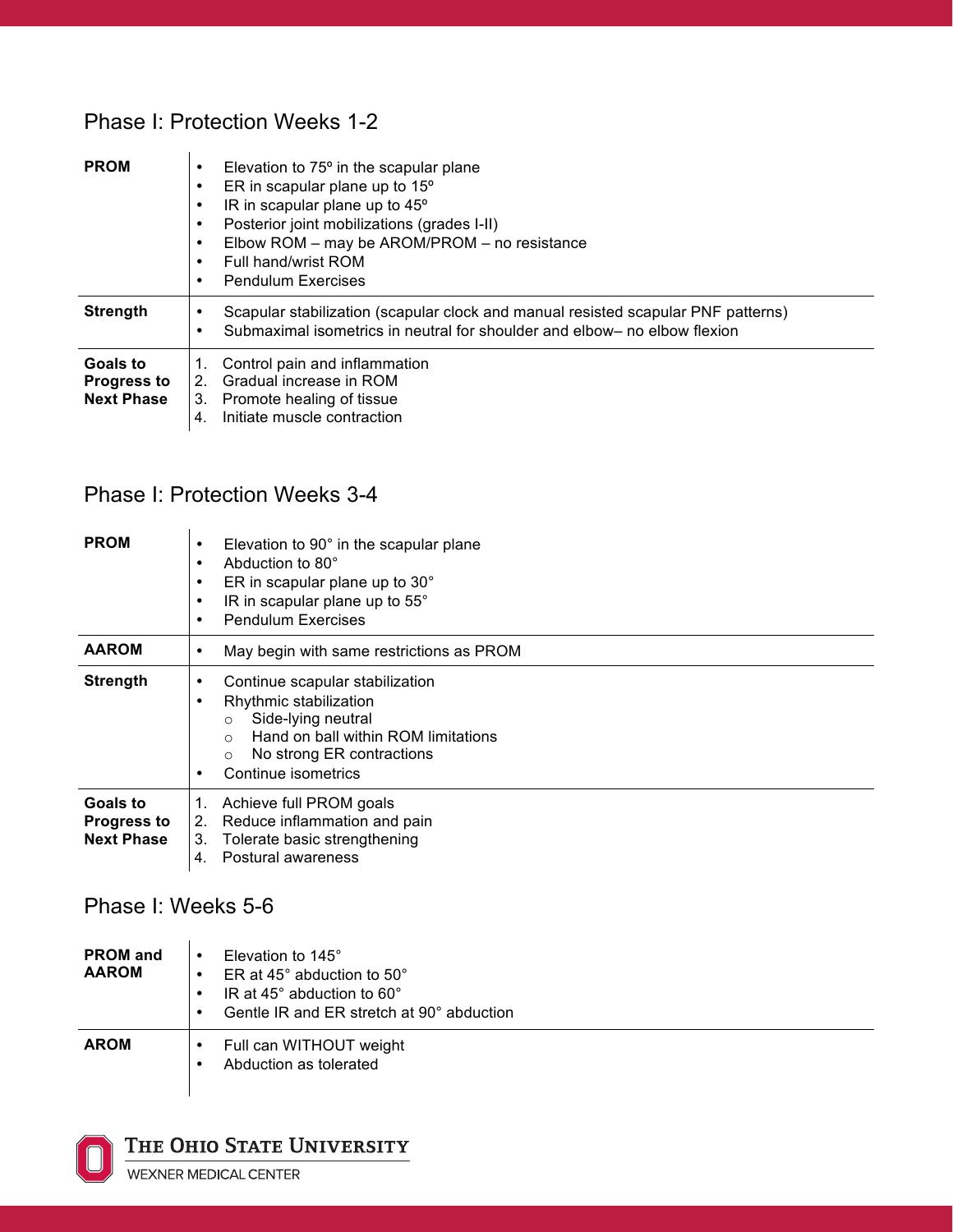| <b>Strength</b>                                     | Initiate IR/ER at neutral (0° of abduction) with tubing<br>$\bullet$<br>Towel roll placed under arm<br>٠<br>Prone exercises WITHOUT weight<br>٠<br>Row<br>٠<br>Horizontal abduction<br>$\bullet$<br>Extension to neutral<br>٠<br>Supine punches with light resistance<br>٠<br>Scapular PNF Patterns<br>٠<br>UBE with light resistance<br>٠ |
|-----------------------------------------------------|--------------------------------------------------------------------------------------------------------------------------------------------------------------------------------------------------------------------------------------------------------------------------------------------------------------------------------------------|
| Goals to<br><b>Progress to</b><br><b>Next Phase</b> | Achieve PROM and AAROM limitations<br>1.<br>No exacerbations of pain<br>2.<br>3.<br>Independent with HEP                                                                                                                                                                                                                                   |
| Phase II: Weeks 7-9                                 |                                                                                                                                                                                                                                                                                                                                            |

| <b>PROM</b> and<br><b>AAROM</b>                     | Full flexion<br>٠<br>Full abduction<br>$\bullet$<br>ER in neutral and 90° abduction: up to 90°<br>٠<br>IR in neutral and 90° abduction: up to 70°<br>٠<br>Towel and side-lying internal rotation stretch<br>٠<br>Continue posterior and initiate inferior Grade III-IV mobilization at GH joint<br>$\bullet$ |
|-----------------------------------------------------|--------------------------------------------------------------------------------------------------------------------------------------------------------------------------------------------------------------------------------------------------------------------------------------------------------------|
| <b>AROM</b>                                         | May begin AROM biceps at 8 weeks<br>Continue to progress elevation and abduction AROM<br>٠                                                                                                                                                                                                                   |
| <b>Strength</b>                                     | Initiate biceps strengthening at 8 weeks with elbow flexed and neutral abduction<br>٠<br>Continue isotonic strengthening<br>٠<br>Initiate Thrower's 10 Program<br>٠<br>PNF patterns with tubing<br>٠<br>Progress rhythmic stabilization                                                                      |
| Goals to<br><b>Progress to</b><br><b>Next Phase</b> | Achieve full AROM by 9 weeks except ER if thrower<br>1.<br>NO substitution patterns<br>2.<br>Low pain scores<br>3.                                                                                                                                                                                           |

Phase II: Weeks 10-12

| <b>PROM</b> and<br><b>AAROM</b>                     | Full in all planes<br>٠<br>May progress throwers to beyond 90° ER<br>٠                                                                                                                                                    |
|-----------------------------------------------------|---------------------------------------------------------------------------------------------------------------------------------------------------------------------------------------------------------------------------|
| <b>AROM</b>                                         | Continue as necessary to sport and ADL demands<br>٠                                                                                                                                                                       |
| <b>Strength</b>                                     | Continue isotonic and scapular strengthening<br>٠<br>Begin ER/IR at 90° abduction<br>Advance Thrower's 10 and CKC exercise as tolerated<br>٠<br>Progress biceps strengthening<br>$\circ$                                  |
| Goals to<br><b>Progress to</b><br><b>Next Phase</b> | Maintain full AROM in all planes (beyond 90 ER if overhead athlete)<br>1.<br>4+/5 shoulder strength in all planes<br>2.<br>3.<br>No reported pain<br>Verbal confidence in initiation of return to sport progression<br>4. |



## THE OHIO STATE UNIVERSITY

WEXNER MEDICAL CENTER